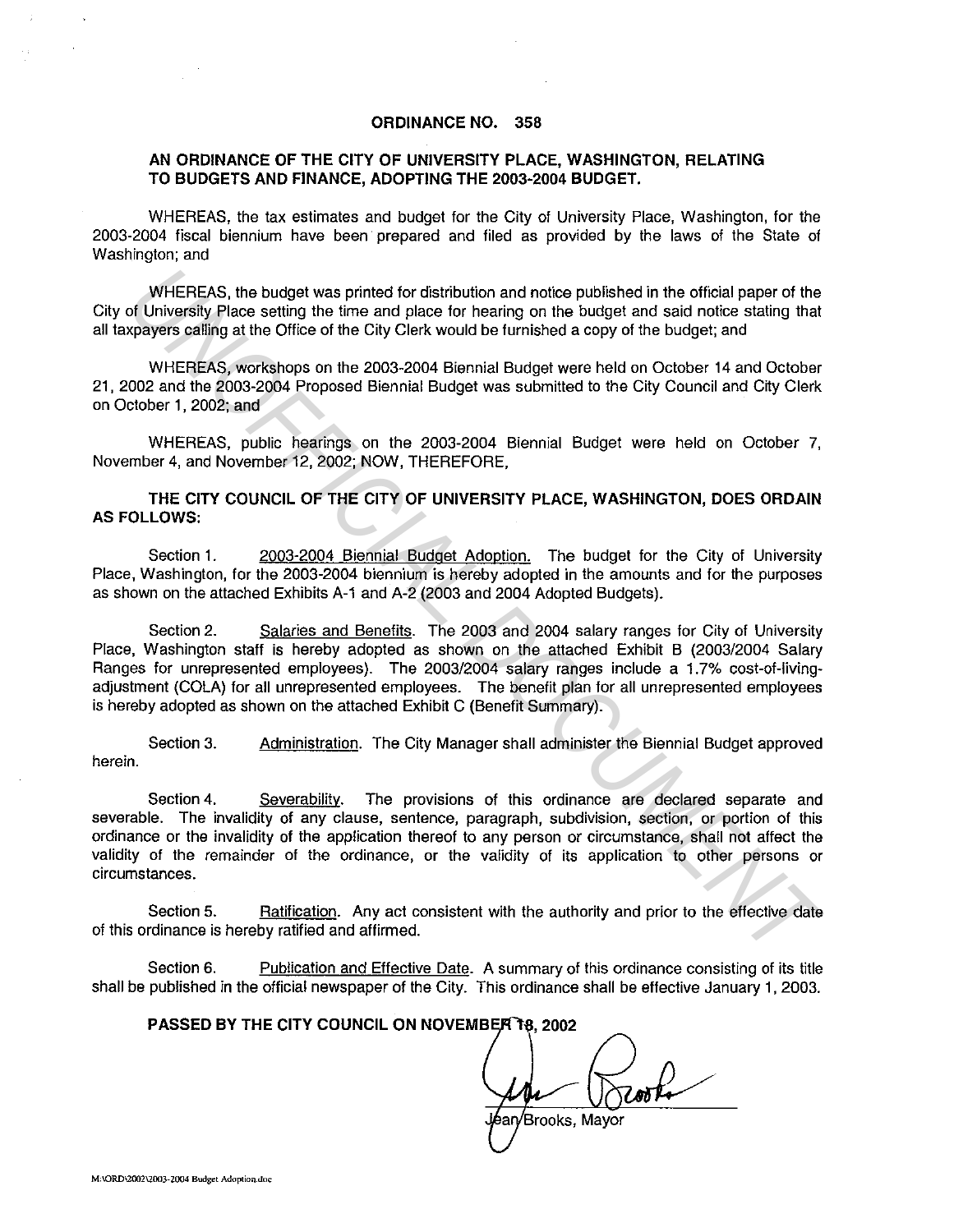ATTEST:

Cataine Craig

APPROVED AS TO FORM:

**Live of Public Life City Attorney**<br>
Le of Publication.<br>
Le of Publication.<br>
Control Date:<br>
Control Date:<br>
Control Date:<br>
Control Date:

Date of Publication: Effective Date: 11/21/02 1/1/03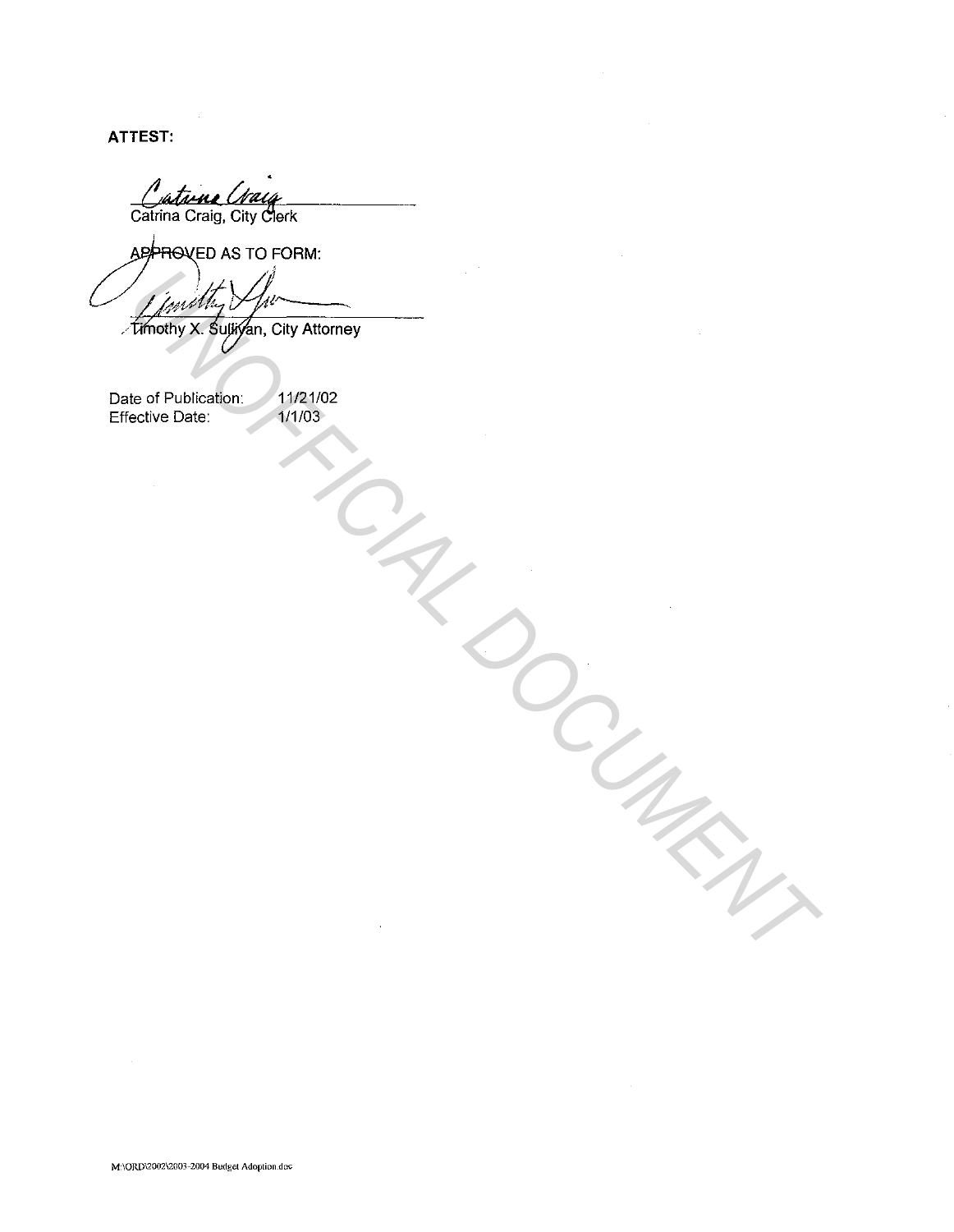## **EXHIBIT A-1** CITY OF UNIVERSITY PLACE 2003 Adopted Budget

 $\bar{\mathcal{A}}$ 

|                            | FUND.                                   | <b>REVENUES</b><br>& OTHER<br><b>SOURCES</b> | <b>EXPENDITURES</b><br>& OTHER<br><b>USES</b> | <b>ENDING</b><br><b>BALANCE</b> |
|----------------------------|-----------------------------------------|----------------------------------------------|-----------------------------------------------|---------------------------------|
|                            | Fund                                    | <b>Adopted</b>                               | <b>Adopted</b>                                | <b>Balance</b>                  |
| Operating                  |                                         |                                              |                                               |                                 |
| General                    |                                         |                                              |                                               |                                 |
| 001                        | <b>General</b>                          | 13,118,235<br>S                              | \$<br>10.725.431                              | 2.392,804<br>\$                 |
|                            | <b>Special Revenue</b>                  |                                              |                                               |                                 |
| 101                        | Street                                  | 1,631,348                                    | 1,631,348                                     |                                 |
| 102                        | <b>Arterial Street</b>                  | 210,956                                      | 196,891                                       | 14,065                          |
| 103                        | Real Estate Excise Tax                  | 560,000                                      | 560,000                                       |                                 |
| 120                        | Path & Trails                           | 31,153                                       |                                               | 31,153                          |
| 140                        | Surface Water Mgmt                      | 1,857,015                                    | 1,857,015                                     |                                 |
| 188                        | Strategic Reserve                       | 655,656                                      |                                               | 655.656                         |
|                            | <b>Sub-total Special Revenue</b>        | 4.946,128                                    | 4,245,254                                     | 700,874                         |
| <b>Debt Service</b>        |                                         |                                              |                                               |                                 |
| 201                        | Debt Service                            | 1,182,445                                    | 1,182,445                                     |                                 |
|                            | <b>Sub-total Debt Service Funds</b>     | 1,182,445                                    | 1.182,445                                     |                                 |
|                            | Total Operating                         | 19.246,808                                   | 16,153,130                                    | 3.093,678                       |
|                            |                                         |                                              |                                               |                                 |
| <b>Capital Improvement</b> |                                         |                                              |                                               |                                 |
| 301                        | Parks CIP                               | 832,828                                      | 729,538                                       | 103,290                         |
| 302                        | Public Works CIP                        | 3,289,333                                    | 2,500,553                                     | 788,780                         |
| 303                        | <b>Municipal Facilities CIP</b>         | 126,000                                      | 26,000                                        | 100,000                         |
| 304                        | Surface Water Mgmt CIP                  |                                              |                                               |                                 |
|                            | Sub-total CIP                           | 4,248,161                                    | 3.256,091                                     | 992,070                         |
| Internal Service           |                                         |                                              |                                               |                                 |
| 501                        | Fleet & Equipment                       | 768,425                                      | 128,650                                       | 639,775                         |
| 502                        | Information Technology & Services       | 1.274,887                                    | 595,195                                       | 679,692                         |
| 505                        | Property Management                     | 230,010                                      | 230,010                                       |                                 |
| 506                        | <b>Risk Management</b>                  | 205,760                                      | 158,350                                       | 47,410                          |
|                            | Sub-total Internal Service              | 2,479,082                                    | 1,112,205                                     | 1,366,877                       |
|                            | Non-Annually Budgeted                   |                                              |                                               |                                 |
| 621                        | Endowment                               |                                              |                                               |                                 |
| 150                        | Donations and Gifts to University Place | 50.691                                       | 23,500                                        | 27,191                          |
|                            | <b>Sub-total Non-Annually Budgeted</b>  | 50,691                                       | 23,500                                        | 27,191                          |
|                            | Total Budget                            | 26,024,742<br>s.                             | S.<br>20,544,926                              | 5,479,816<br>Š.                 |
|                            |                                         |                                              |                                               |                                 |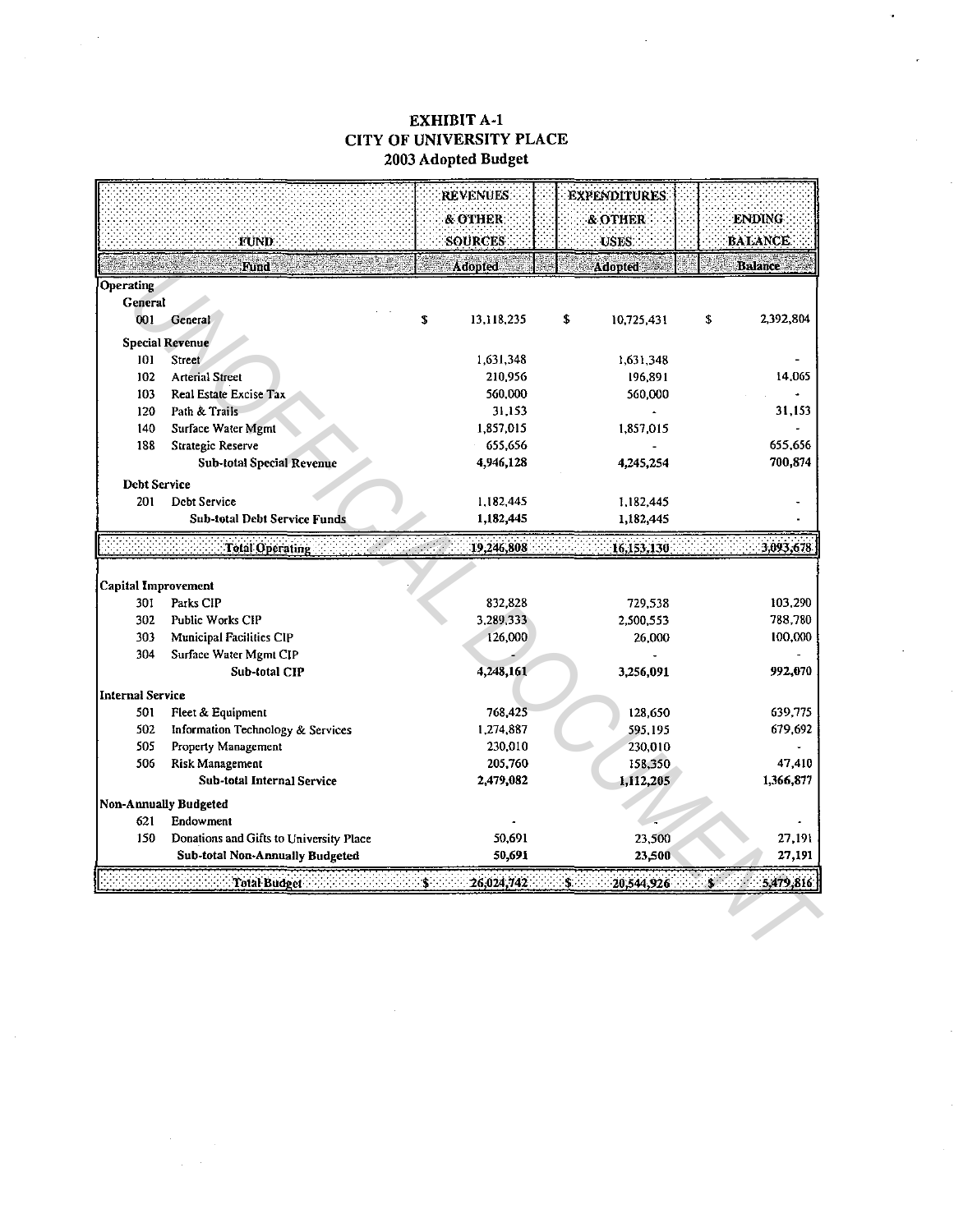## **EXHIBIT A-2 CITY OF UNIVERSITY PLACE** 2004 Adopted Budget

|                         |                                         |    | <b>REVENUES</b>     | <b>EXPENDITURES</b> |            |                |
|-------------------------|-----------------------------------------|----|---------------------|---------------------|------------|----------------|
|                         |                                         |    | <b>&amp; OTHER:</b> | <b>&amp; OTHER</b>  |            | <b>ENDING</b>  |
|                         | FUND.                                   |    | <b>SOURCES</b>      | USES:               |            | <b>BALANCE</b> |
| <b>Operating</b>        |                                         |    |                     |                     |            |                |
| <b>General</b>          |                                         |    |                     |                     |            |                |
| 001                     | General                                 | \$ | 12,826,090          | \$<br>11,257,274    | \$         | 1,568,816      |
|                         | <b>Special Revenue</b>                  |    |                     |                     |            |                |
| 101                     | <b>Street</b>                           |    | 1,742,592           | 1,742,592           |            |                |
| 102                     | <b>Arterial Street</b>                  |    | 230,590             | 216,155             |            | 14,435         |
| 103                     | Real Estate Excise Tax                  |    | 565,500             | 565,500             |            |                |
| 120                     | Path & Trails                           |    | 35,660              |                     |            | 35,660         |
| 140                     | Surface Water Mgmt                      |    | 1,876,292           | 1876,292            |            |                |
| 188                     | Strategic Reserve                       |    | 688,439             |                     |            | 688,439        |
|                         | <b>Sub-total Special Revenue</b>        |    | 5,139,073           | 4,400,539           |            | 738,534        |
| <b>Debt Service</b>     |                                         |    |                     |                     |            |                |
| 201                     | Debt Service                            |    | 1,140,124           | 1,140,124           |            |                |
|                         | <b>Sub-total Debt Service Funds</b>     |    | 1,140,124           | 1,140,124           |            |                |
|                         | Total Operating                         |    | 19,105,287          | 16,797,937          |            | 2,307,350      |
|                         |                                         |    |                     |                     |            |                |
| Capital Improvement     |                                         |    |                     |                     |            |                |
| 301                     | Parks CIP                               |    | 632,240             | 604,105             |            | 28,135         |
| 302                     | Public Works CIP                        |    | 2,237,356           | 1,444,528           |            | 792,828        |
| 303                     | Municipal Facilities CIP                |    | 118,750             | 18,750              |            | 100,000        |
|                         | Sub-total CIP                           |    | 2,988,346           | 2,067,383           |            | 920,963        |
| <b>Internal Service</b> |                                         |    |                     |                     |            |                |
| 501                     | Fleet & Equipment                       |    | 890,576             | 213,650             |            | 676,926        |
| 502                     | Information Technology & Services       |    | 1,371,195           | 532,812             |            | 838,383        |
| 505                     | Property Management                     |    | 236,566             | 236,566             |            |                |
| 506                     | Risk Management                         |    | 220,537             | 164,850             |            | 55,687         |
|                         | <b>Sub-total Internal Service</b>       |    | 2,718,874           | 1,147,878           |            | 1,570,996      |
|                         | Non-Annually Budgeted                   |    |                     |                     |            |                |
| 150                     | Donations and Gifts to University Place |    | 48,191              | 21,000              |            | 27,191         |
|                         | <b>Sub-total Non-Annually Budgeted</b>  |    | 48,191              | 21,000              |            | 27,191         |
|                         | Total Budget                            | S. | 24,860,698          | 20,034,198<br>Š.    | <b>. ج</b> | 4.826,500      |
|                         |                                         |    |                     |                     |            |                |
|                         |                                         |    |                     |                     |            |                |
|                         |                                         |    |                     |                     |            |                |
|                         |                                         |    |                     |                     |            |                |
|                         |                                         |    |                     |                     |            |                |
|                         |                                         |    |                     |                     |            |                |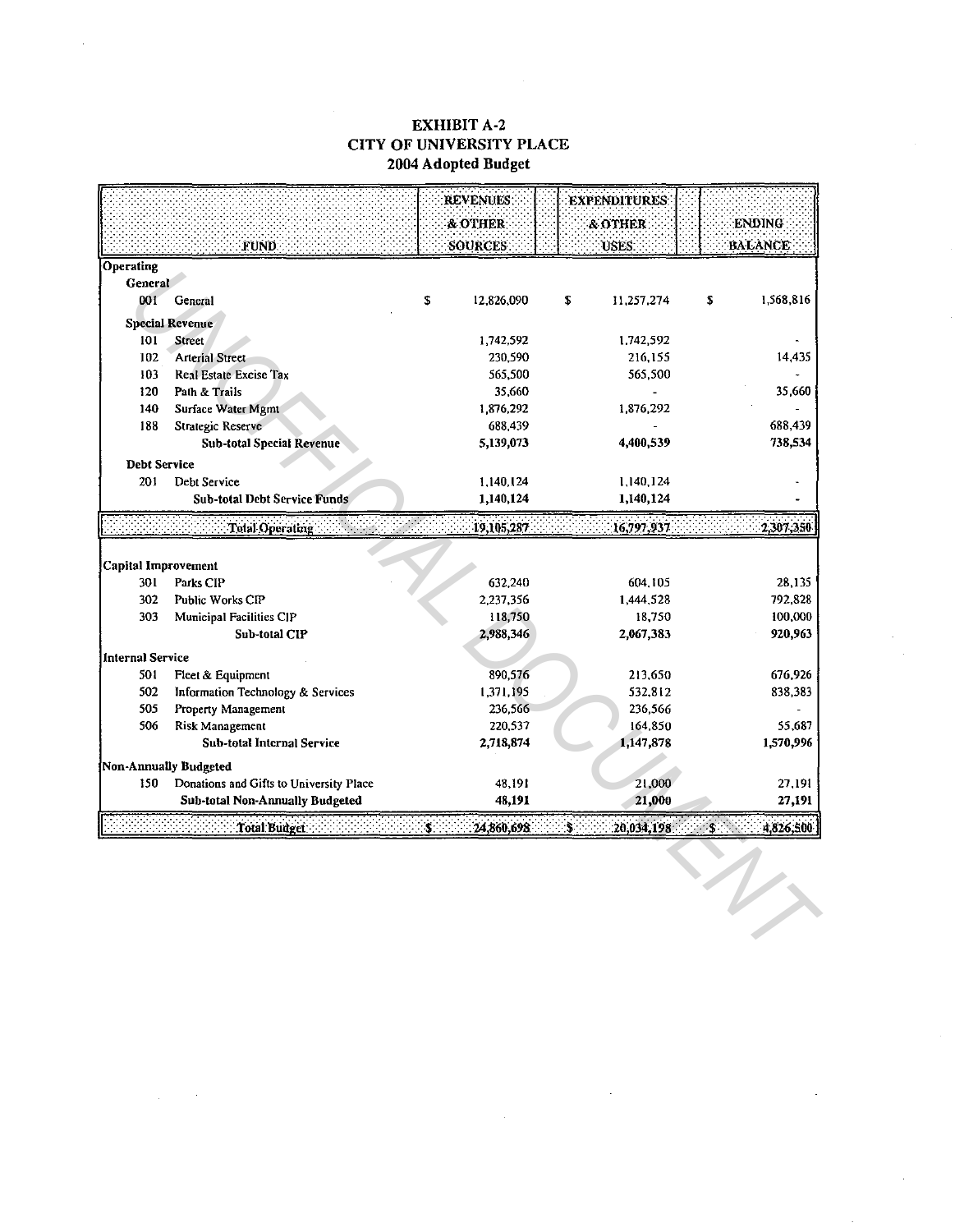### EXHIBIT **B** CITY OF UNIVERSITY PLACE 2003-2004 Proposed Salary Ranges

|                                                                                                 |                 | 2003 Salary Range         |          | 2004 Salary Range         |             |
|-------------------------------------------------------------------------------------------------|-----------------|---------------------------|----------|---------------------------|-------------|
|                                                                                                 | 2002            |                           |          |                           |             |
| Position                                                                                        | <b>Top Step</b> | Entry                     | High     | Entry                     | <b>High</b> |
| City Manager                                                                                    |                 | Set by resolution         |          | Set by resolution         |             |
| City Attorney                                                                                   | 8,100           | 6,873                     | 8,700    | 6,990                     | 8,348       |
| DCM/Community & Economic Dev. Dir.                                                              | 8.100           | 6,557                     | 8 300    | 6,668                     | 8,441       |
| ACM/Administrative Services Director                                                            | 7.900           | 6,399                     | 8.100    | 6,508                     | 8 2 3 8     |
| <b>ACM/Public Works Director</b>                                                                | 7,900           | 6,399                     | 8,100    | 6,508                     | 8,238       |
| <b>Finance Director</b>                                                                         | 7,000           | 6,004                     | 7.600    | 6,106                     | 7.729       |
| City Engineer/Ass't PW Director                                                                 | 7.000           | 5,688                     | 7,200    | 5,785                     | 7.322       |
| Ass't CED Dir./Building Official                                                                | 6.400           | 5,141                     | 6.508    | 5,229                     | 6.619       |
| Ass't PW Dir./Public Works Sup't                                                                | 6,400           | 5,141                     | 6.508    | 5,229                     | 6.619       |
| Ass't City Engineer/Sr. Project Eng.                                                            | 5.795           | 4,661                     | 5,900    | 4,740                     | 6.000       |
| <b>Assistant City Attorney</b>                                                                  | 5,795           | 4,661                     | 5,900    | 4,740                     | 6,000       |
| Economic Development Manager                                                                    | <b>NIA</b>      | 4,661                     | 5,900    | 4,740                     | 6,000       |
| <b>Information Services Manager</b>                                                             | 5,795           | 4,661                     | 5,900    | 4,740                     | 6,000       |
| Parks Project Manager                                                                           | 5,795           | 4,661                     | 5.900    | 4,740                     | 6,000       |
| Planning Manager                                                                                | 5,795           | 4,661                     | 5,900    | 4,740                     | 6,000       |
| City Clerk                                                                                      | 5,403           | 4,345                     | 5,500    | 4,419                     | 5.594       |
| Finance Operations Manager                                                                      | 5,403           | 4,345                     | 5,500    | 4,419                     | 5.594       |
| Permits Manager                                                                                 | 5.403           | 4,345                     | 5,500    | 4,419                     | 5 5 9 4     |
| Recreation Manager                                                                              | 5,403           | 4,345                     | 5,500    | 4,419                     | 5,594       |
| Financial/Management Analyst                                                                    | 4,896           | 3,934                     | 4,980    | 4,001                     | 5.065       |
| Info. Systems Analyst/Engineer                                                                  | 4,896           | 3,934                     | 4,980    | 4,001                     | 5,065       |
| Project Engineer                                                                                | 4,896           | 3,934                     | 4,980    | 4,001                     | 5,065       |
| <b>Associate Planner</b>                                                                        | 4,500           | 3,618                     | 4,580    | 3,680                     | 4,658       |
| Building Inspector/Plans Examiner                                                               | 4,500           | 3,618                     | 4,580    | 3,680                     | 4,658       |
| <b>Executive Assistant</b>                                                                      | 4.500           | 3,618                     | 4,580    | 3,680                     | 4,658       |
| Paralegal                                                                                       | 4.500           | 3,618                     | 4,580    | 3,680                     | 4,658       |
| Sr. Engineering Tech./Inspector                                                                 | 4,500           | 3,618                     | 4,580    | 3,680                     | 4,658       |
| Supervisor (Recreation, Admin., Park Maint., etc.)                                              | 4,500           | 3,618                     | 4,580    | 3,680                     | 4,658       |
| Administrative Assistant                                                                        | 4,100           | 3,294                     | 4,170    | 3,350                     | 4,241       |
| <b>Assistant Planner</b>                                                                        | 4,100           | 3,294                     | 4,170    | 3,350                     | 4,241       |
| Coordinator (Rec., Network, Crime Prev., etc.)                                                  | 4,100           | 3,294                     | 4,170    | 3,350                     | 4,241       |
| Deputy City Clerk                                                                               | 4,100           | 3,294                     | 4,170    | 3,350                     | 4,241       |
| Engineering Technician                                                                          | 4,100           | 3,294                     | 4,170    | 3,350                     | 4,241       |
| Permit Expeditor                                                                                | N/A             | 3,294                     | 4,170    | 3,350                     | 4,241       |
| Sr. Finance Specialist                                                                          | 4,100           | 3,294                     | 4,170    | 3,350                     | 4,241       |
| Specialist (Recreation, Parks, Finance, Permits,<br>Personnel, Engineering Services, ITS, etc.) | 3,800           | 3,057                     | 3,870    | 3,109                     | 3,936       |
| Technician (Facility, Permit, etc.)                                                             | 3,300           | 2,654                     | 3,360    | 2,700                     | 3,417       |
| Office Assistant II                                                                             | 3,009           | 2,417                     | 3,060    | 2,458                     | 3,112       |
| Office Assistant I                                                                              | 2,645           | 2,125                     | 2,690    | 2.161                     | 2,736       |
| Intern/Help Desk                                                                                | 12.50/hr        | 8.00/nr                   | 12.50/hr | 8.00/hr                   | 12.50/hr    |
| General Worker                                                                                  | 10.50/hr        | Min Wage                  | 10.50/hr | Min Wage                  | 10.50/hr    |
| Office Aide                                                                                     | 10.50 hr        | Min Wage                  | 10.50/hr | Min Wage                  | 10.50/hr    |
| <b>Recreation Assistant</b>                                                                     | 10.50/ы         | Min Wage                  | 10.50/lu | Min Wage                  | 10.50/hr    |
| City Council Member                                                                             |                 | Set by separate ordinance |          | Set by separate ordinance |             |
| Mayor                                                                                           |                 | Set by separate ordinance |          | Set by separate ordinance |             |

 $\sim$ 

 $\Delta \sim 1$ 

 $\sim 10^{-1}$ 

 $\hat{\boldsymbol{\tau}}$